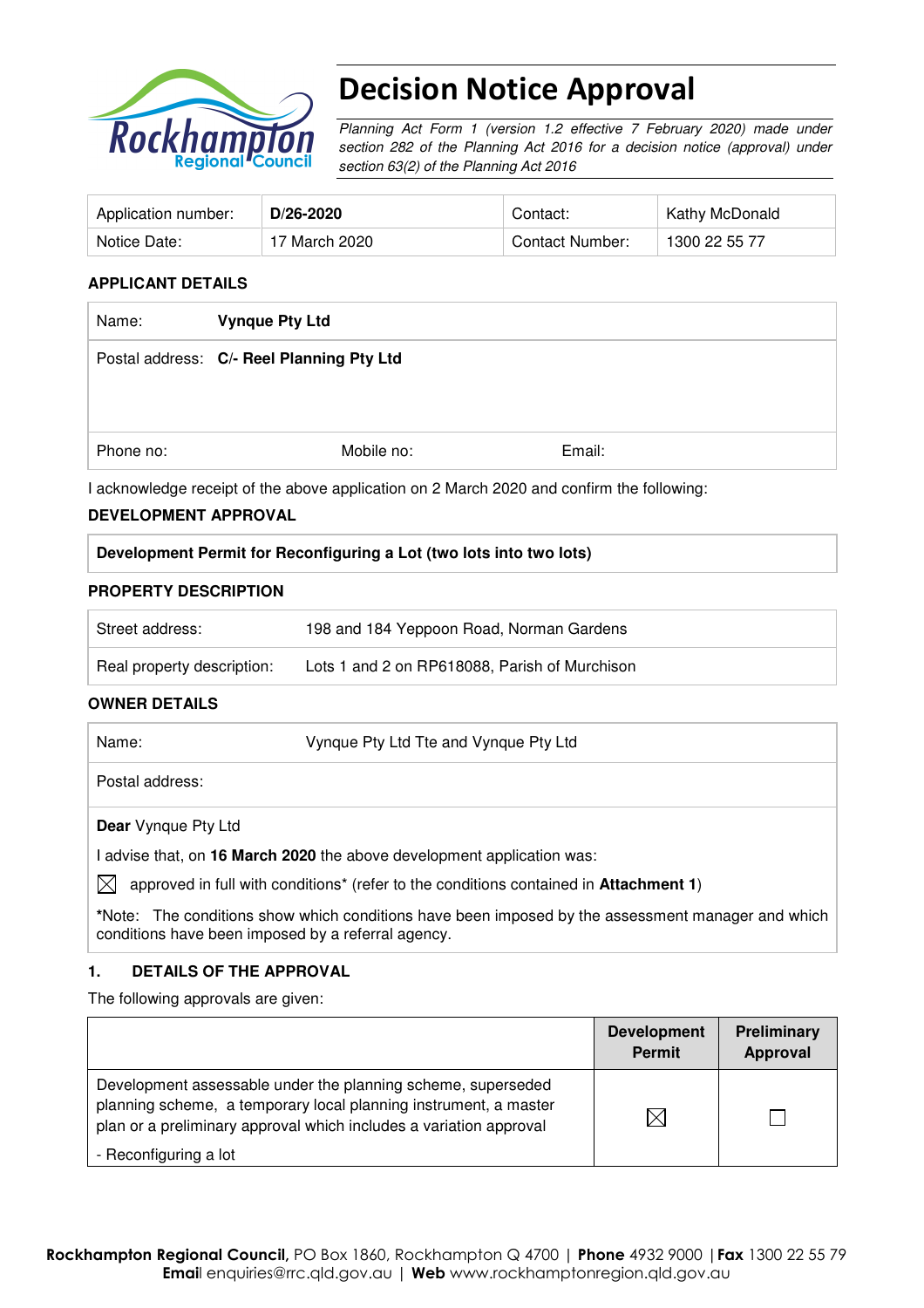### **2. CONDITIONS**

This approval is subject to the conditions in Attachment 1.

#### **3. FURTHER DEVELOPMENT PERMITS REQUIRED NIL**

#### **4. REFERRAL AGENCIES NIL**

#### **5. THE APPROVED PLANS**

**The approved development must be completed and maintained generally in accordance with the approved drawings and documents:** 

| <b>Drawing/report title</b> | Prepared by                              | <b>Date</b> | Reference number | <b>Rev</b> |
|-----------------------------|------------------------------------------|-------------|------------------|------------|
| <b>Reconfiguration Plan</b> | Capricorn Survey Group   3 February 2020 |             | 7007-01-ROL      |            |

#### **6. CURRENCY PERIOD FOR THE APPROVAL (s.85 of the Planning Act)**

The standard currency periods stated in section 85 of Planning Act 2016 apply to each aspect of development in this approval, if not stated in the conditions of approval attached.

### **7. STATEMENT OF REASONS**

| Description of the<br>development    | The proposed development is for Reconfiguring a Lot (two lots into two lots)                                                                                                                                                                                                                                                                                    |  |  |
|--------------------------------------|-----------------------------------------------------------------------------------------------------------------------------------------------------------------------------------------------------------------------------------------------------------------------------------------------------------------------------------------------------------------|--|--|
| <b>Reasons for Decision</b>          | The proposed boundary realignment does not compromise the strategic<br>a)<br>framework in the Rockhampton Region Planning Scheme 2015;                                                                                                                                                                                                                          |  |  |
|                                      | b)<br>Assessment of the development against the relevant zone purpose,<br>planning scheme codes and planning scheme policies demonstrates<br>that the proposed development will not cause significant adverse<br>impacts on the surrounding natural environment, built environment and<br>infrastructure, community facilities, or local character and amenity; |  |  |
|                                      | The proposed development does not compromise the relevant State<br>C)<br>Planning Policy; and                                                                                                                                                                                                                                                                   |  |  |
|                                      | On balance, the application should be approved because the<br>d)<br>circumstances favour Council exercising its discretion to approve the<br>application even though the development does not comply with an<br>aspect of the assessment benchmarks.                                                                                                            |  |  |
| Assessment<br><b>Benchmarks</b>      | The proposed development was assessed against the following assessment<br>benchmarks:                                                                                                                                                                                                                                                                           |  |  |
|                                      | <b>Rural Zone Code;</b>                                                                                                                                                                                                                                                                                                                                         |  |  |
|                                      | Access, Parking and Transport Code;                                                                                                                                                                                                                                                                                                                             |  |  |
|                                      | Filling and Excavation Code;                                                                                                                                                                                                                                                                                                                                    |  |  |
|                                      | Landscape Code;<br>$\bullet$                                                                                                                                                                                                                                                                                                                                    |  |  |
|                                      | Reconfiguring a Lot Code;<br>$\bullet$                                                                                                                                                                                                                                                                                                                          |  |  |
|                                      | Stormwater Management Code;<br>$\bullet$                                                                                                                                                                                                                                                                                                                        |  |  |
|                                      | Water and Sewer Code                                                                                                                                                                                                                                                                                                                                            |  |  |
|                                      | <b>Biodiversity Overlay Code;</b><br>$\bullet$                                                                                                                                                                                                                                                                                                                  |  |  |
|                                      | <b>Bushfire Hazard Overlay Code;</b><br>$\bullet$                                                                                                                                                                                                                                                                                                               |  |  |
|                                      | Extractive Resources Overlay Code; and                                                                                                                                                                                                                                                                                                                          |  |  |
|                                      | Steep Land Overlay Code.                                                                                                                                                                                                                                                                                                                                        |  |  |
| <b>Compliance with</b><br>assessment | The development was assessed against all of the assessment benchmarks<br>listed above and complies with all of these with the exception listed below.                                                                                                                                                                                                           |  |  |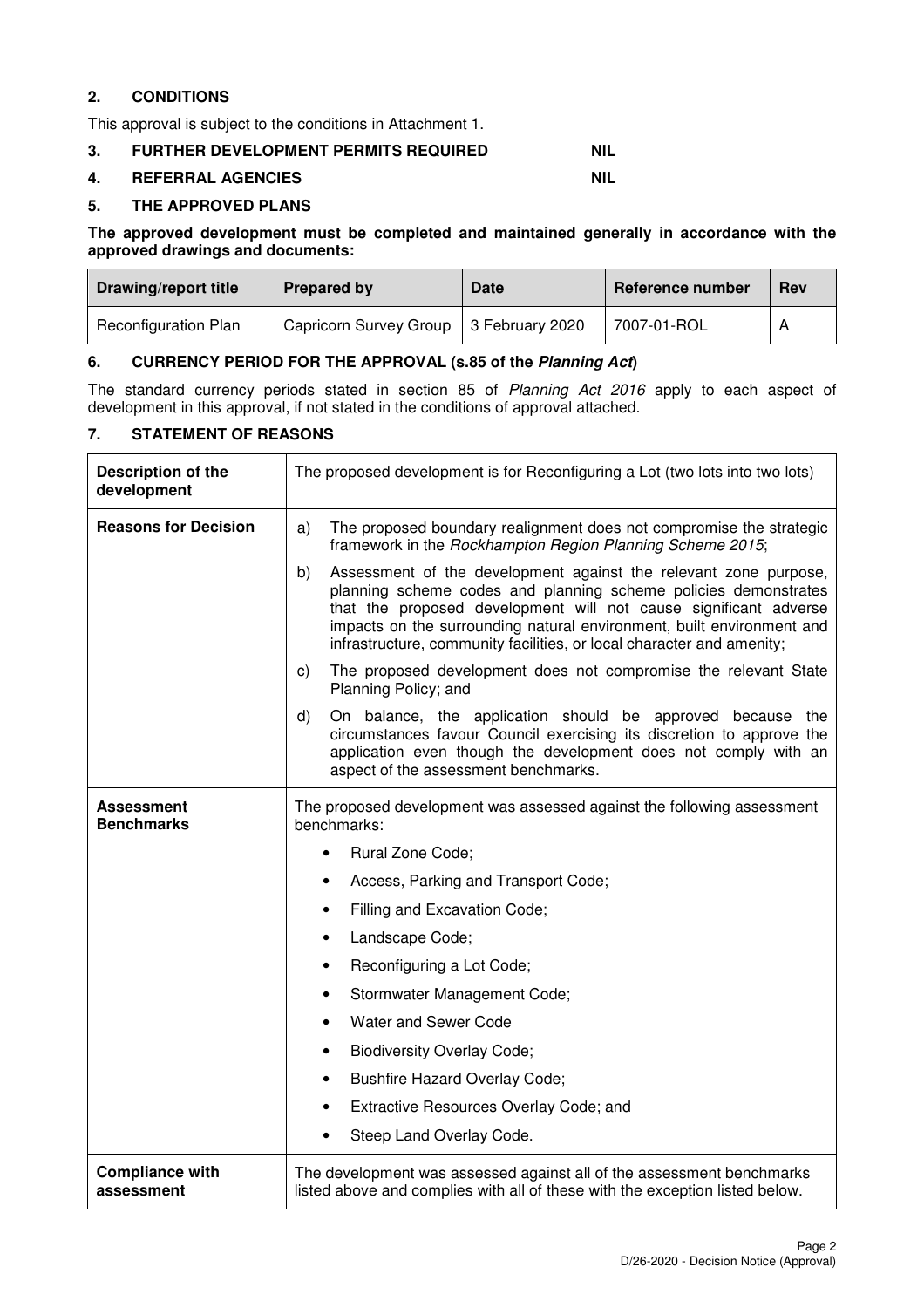| benchmarks                                 | <b>Assessment</b><br><b>Benchmark</b>               | Reasons for the approval despite non-<br>compliance with benchmark                                                                                                                                                                                                                                                                                                                                                                                                                                                                                                          |
|--------------------------------------------|-----------------------------------------------------|-----------------------------------------------------------------------------------------------------------------------------------------------------------------------------------------------------------------------------------------------------------------------------------------------------------------------------------------------------------------------------------------------------------------------------------------------------------------------------------------------------------------------------------------------------------------------------|
|                                            | Reconfiguring a Lot<br>Code                         | The proposal does not comply with Acceptable<br>Outcome 3.1 which requires the minimum lot size<br>of 100 hectares for a rural zoned property.                                                                                                                                                                                                                                                                                                                                                                                                                              |
|                                            |                                                     | The application is for a boundary realignment to<br>resolve current encroachment of access ways<br>between the two lots. The existing two lots are<br>currently below the minimum requirement of 100<br>hectares and the proposal does not result in a<br>significant change to those lot sizes. Lot 1<br>reducing from six (6) to five (5) hectares, and<br>furthermore will allow the quarry access to be fully<br>contained within Lot 2 which will improve the<br>operation of the site.<br>Therefore the proposal is considered to achieve<br>the performance outcome. |
| <b>Matters prescribed by</b><br>regulation | The State Planning Policy - Part E;<br>application. | The Central Queensland Regional Plan;<br>The Rockhampton Region Planning Scheme 2015; and<br>The common material, being the material submitted with the                                                                                                                                                                                                                                                                                                                                                                                                                     |

### **8. APPEAL RIGHTS**

The rights of an applicant to appeal to a tribunal or the Planning and Environment Court against a decision about a development application are set out in chapter 6, part 1 of the Planning Act 2016. There may also be a right to make an application for a declaration by a tribunal (see chapter 6, part 2 of the Planning Act 2016).

#### Appeal by an applicant

An applicant for a development application may appeal to the Planning and Environment Court against the following:

- the refusal of all or part of the development application
- a provision of the development approval
- the decision to give a preliminary approval when a development permit was applied for
- a deemed refusal of the development application.

An applicant may also have a right to appeal to the Development tribunal. For more information, see schedule 1 of the Planning Act 2016.

The timeframes for starting an appeal in the Planning and Environment Court are set out in section 229 of the Planning Act 2016.

**Attachment 2** is an extract from the Planning Act 2016 that sets out the applicant's appeal rights and the appeal rights of a submitter.

### **9. WHEN THE DEVELOPMENT APPROVAL TAKES EFFECT**

This development approval takes effect:

From the time the decision notice is given  $-$  if there is no submitter and the applicant does not appeal the decision to the court.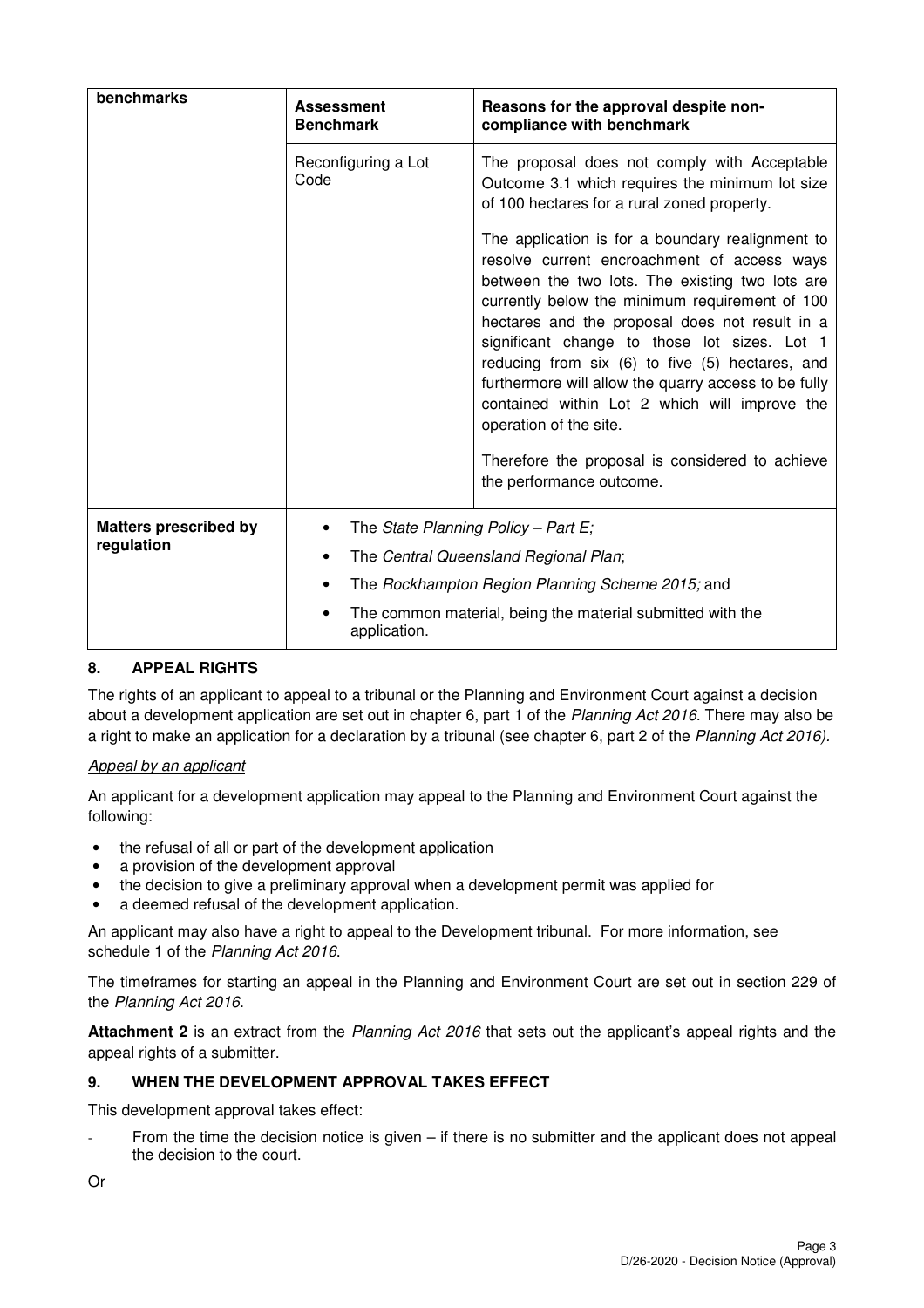- When the submitter's appeal period ends – if there is a submitter and the applicant does not appeal the decision to the court.

Or

Subject to the decision of the court, when the appeal is finally decided  $-$  if an appeal is made to the court.

#### **10. ASSESSMENT MANAGER**

| Name: | Tarnya Fitzgibbon<br><b>COORDINATOR</b><br>DEVELOPMENT ASSESSMENT | Signature: | Date: | 17 March 2020 |
|-------|-------------------------------------------------------------------|------------|-------|---------------|
|-------|-------------------------------------------------------------------|------------|-------|---------------|

#### **Attachment 1 – Conditions of the approval**

**Part 1 - Conditions imposed by the assessment manager [Note: where a condition is imposed about** infrastructure under Chapter 4 of the Planning Act 2016, the relevant provision of the Act under which this condition was imposed must be specified.]

#### **Attachment 2—Extract on appeal rights**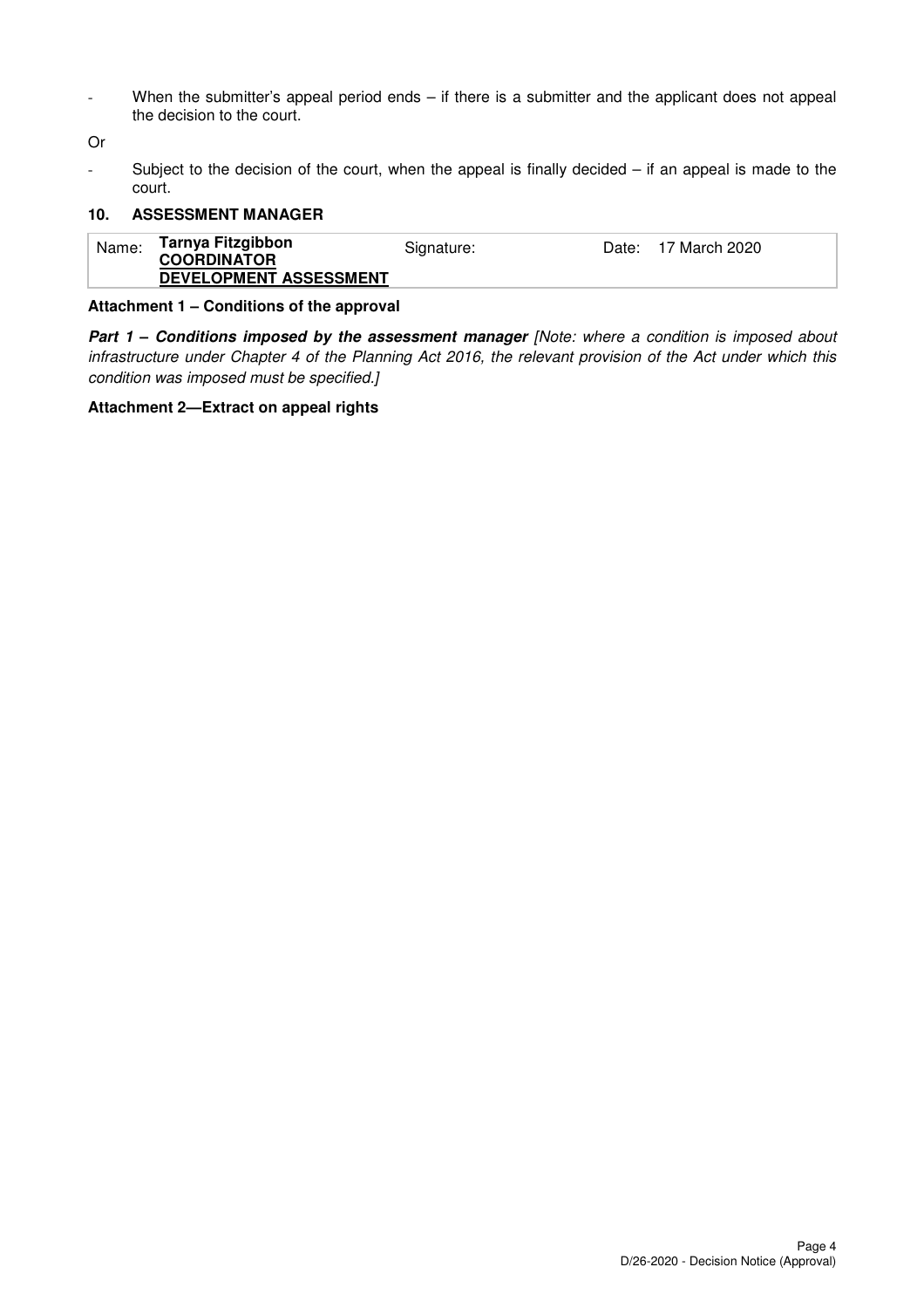

## **Attachment 1 – Part 1 Rockhampton Regional Council Conditions**

Planning Act 2016

## 1.0 ADMINISTRATION

- 1.1 The Developer and their employee, agent, contractor or invitee is responsible for ensuring compliance with the conditions of this development approval.
- 1.2 Where these Conditions refer to "Council" in relation to requiring Council to approve or to be satisfied as to any matter, or conferring on the Council a function, power or discretion, that role may be fulfilled in whole or in part by a delegate appointed for that purpose by the Council.
- 1.3 All conditions, works, or requirements of this development approval must be undertaken and completed:
	- 1.3.1 to Council's satisfaction;
	- 1.3.2 at no cost to Council; and
	- 1.3.3 prior to the issue of the Survey Plan Approval Certificate,

unless otherwise stated.

### 2.0 APPROVED PLANS AND DOCUMENTS

2.1 The approved development must be completed and maintained generally in accordance with the approved plans and documents, except where amended by any condition of this development approval:

| Drawing/report<br>title | <b>Prepared by</b>               | <b>Date</b>                   | <b>Reference</b><br>number | <b>Rev</b> |
|-------------------------|----------------------------------|-------------------------------|----------------------------|------------|
| Reconfiguration<br>Plan | <b>Capricorn Survey</b><br>Group | 3 February 2020   7007-01-ROL |                            |            |

3.0 Where there is any conflict between the conditions of this development approval and the details shown on the approved plans and documents, the conditions of this development approval must prevail.

#### 4.0 ASSET MANAGEMENT

4.1 Any alteration necessary to electricity, telephone and/or public utility installations resulting from the development or in connection with the development, must be undertaken and completed at no cost to Council.

#### ADVISORY NOTES

NOTE 1. Aboriginal Cultural Heritage

It is advised that under section 23 of the Aboriginal Cultural Heritage Act 2003, a person who carries out an activity must take all reasonable and practicable measures to ensure the activity does not harm Aboriginal cultural heritage (the "cultural heritage duty of care"). Maximum penalties for breaching the duty of care are listed in the Aboriginal cultural heritage legislation. The information on Aboriginal cultural heritage is available on the Department of Aboriginal and Torres Strait Islander Partnerships website www.datsip.qld.gov.au.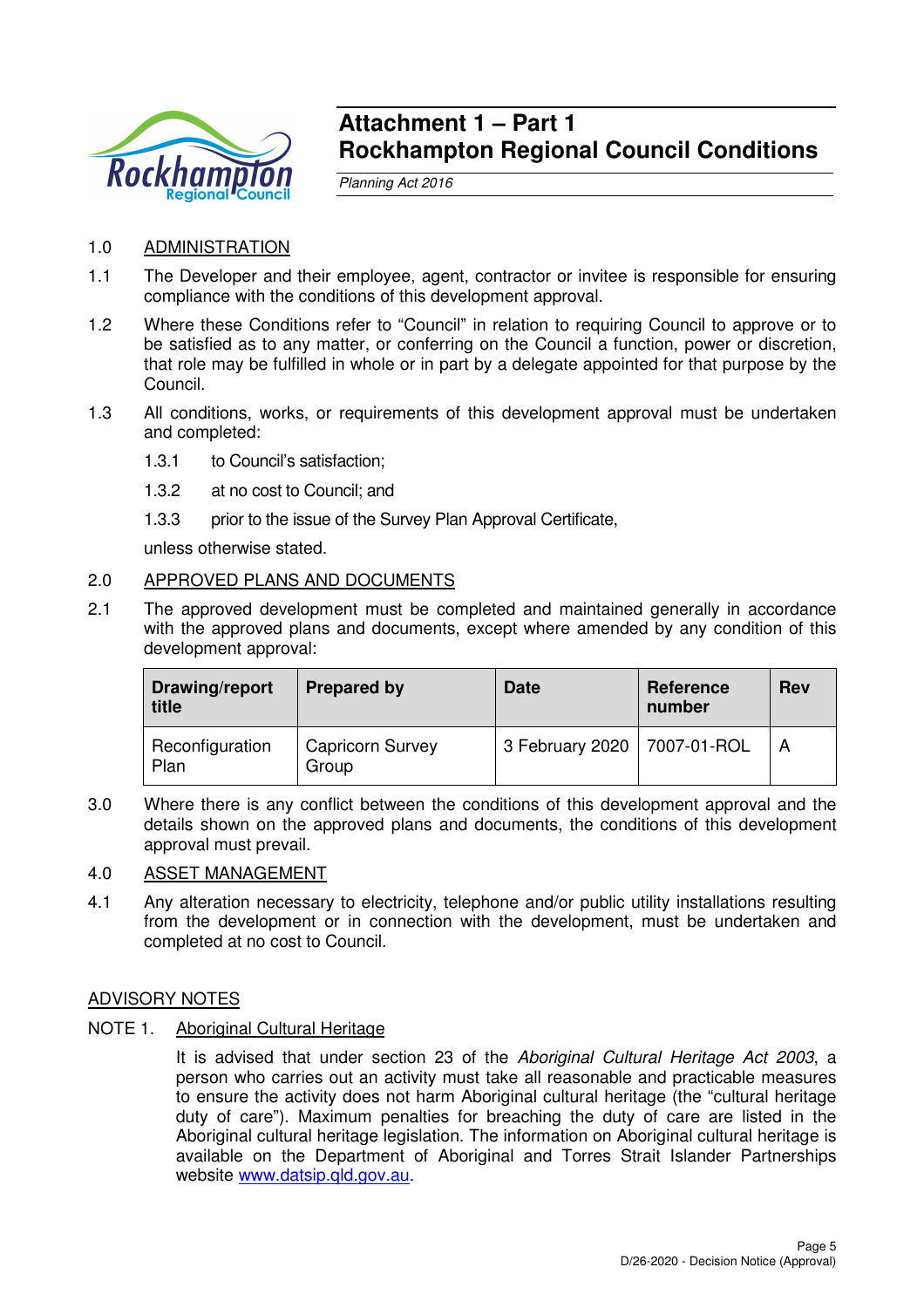### NOTE 2. General Environmental Duty

General environmental duty under the Environmental Protection Act 1994 prohibits unlawful environmental nuisance caused by noise, aerosols, particles, dust, ash, fumes, light, odour or smoke beyond the boundaries of the development site during all stages of the development including earthworks, construction and operation.

## NOTE 3. Rural Addressing

All Rural addressing must be provided to each lot in accordance with Council's rural addressing procedures.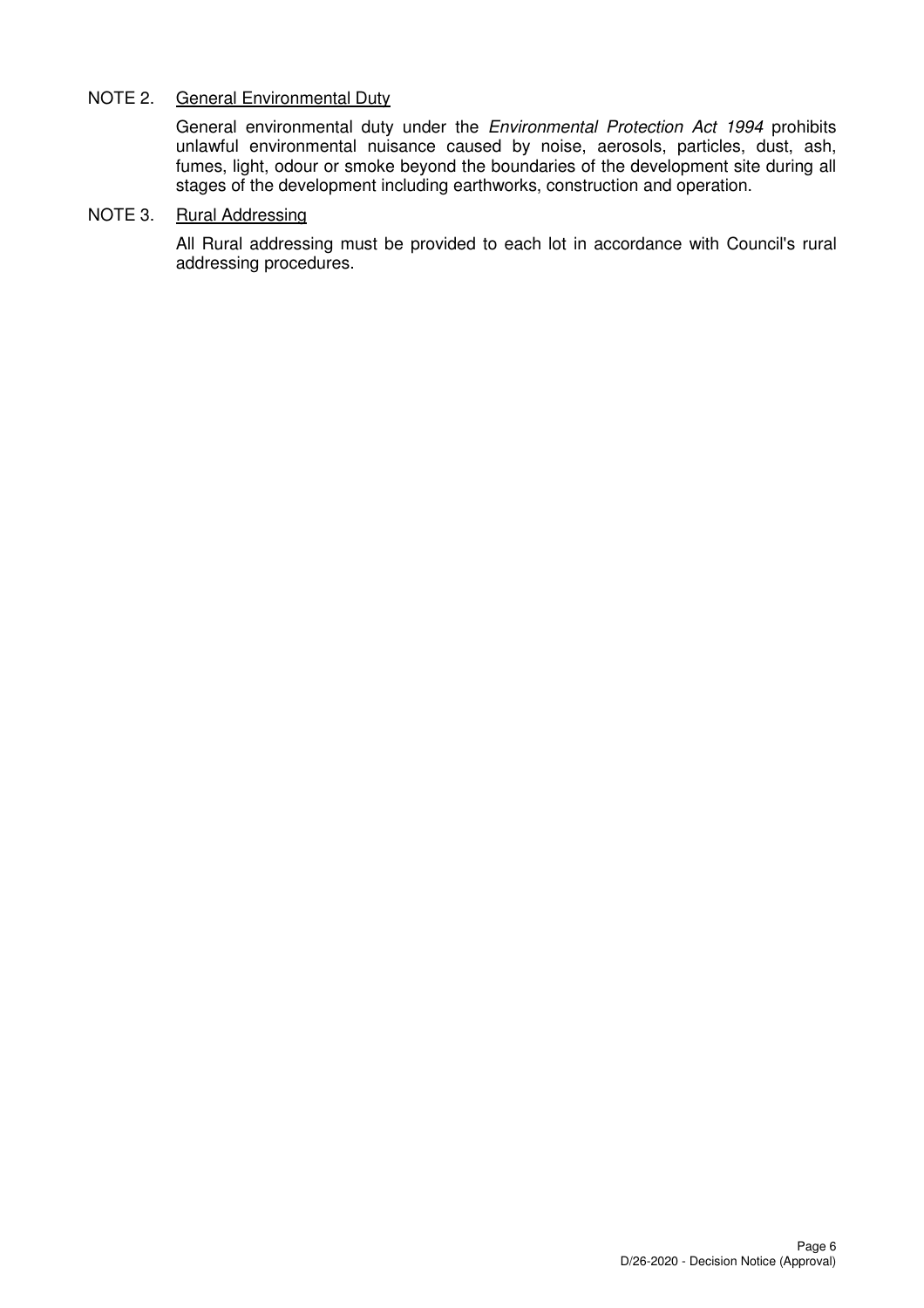

# **Attachment 2 - Appeal Rights**

PLANNING ACT 2016

The following is an extract from the Planning Act 2016 (Chapter 6)

#### **Appeal rights**

#### **229 Appeals to tribunal or P&E Court**

- (1) Schedule 1 states—
	- (a) matters that may be appealed to— (i) either a tribunal or the P&E Court; or (ii) only a tribunal; or
	- (iii) only the P&E Court; and (b) the person—

(i) who may appeal a matter (the **appellant**); and (ii) who is a respondent in an appeal of the matter; and (iii) who is a co-respondent in an appeal of the matter; and

- (iv) who may elect to be a co-respondent in an appeal of the matter.
- (2) An appellant may start an appeal within the appeal period.
- (3) The **appeal period** is—
	- (a) for an appeal by a building advisory agency—10 business days after a decision notice for the decision is given to the agency or
	- (b) for an appeal against a deemed refusal—at any time after the deemed refusal happens; or
	- (c) for an appeal against a decision of the Minister, under chapter 7, part 4, to register premises or to renew the registration of premises—20 business days after a notice is published under section 269(3)(a) or (4); or
	- (d) for an appeal against an infrastructure charges notice— 20 business days after the infrastructure charges notice is given to the person; or
	- (e) for an appeal about a deemed approval of a development application for which a decision notice has not been given—30 business days after the applicant gives the deemed approval notice to the assessment manager; or
	- (f) for any other appeal—20 business days after a notice of the decision for the matter, including an enforcement notice, is given to the person.

#### Note—

See the P&E Court Act for the court's power to extend the appeal period.

- (4) Each respondent and co-respondent for an appeal may be heard in the appeal.
- (5) If an appeal is only about a referral agency's response, the assessment manager may apply to the tribunal or P&E Court to withdraw from the appeal.
- (6) To remove any doubt, it is declared that an appeal against an infrastructure charges notice must not be about—
	- (a) the adopted charge itself; or
	- (b) for a decision about an offset or refund—
		- (i) the establishment cost of trunk infrastructure identified in a LGIP; or
		- (ii) the cost of infrastructure decided using the method
	- included in the local government's charges resolution.

#### **230 Notice of appeal**

- (1) An appellant starts an appeal by lodging, with the registrar of the tribunal or P&E Court, a notice of appeal that—
	- (a) is in the approved form; and
	- (b) succinctly states the grounds of the appeal.
- (2) The notice of appeal must be accompanied by the required fee.
- (3) The appellant or, for an appeal to a tribunal, the registrar must, within the service period, give a copy of the notice of appeal to—
- (a) the respondent for the appeal; and
- (b) each co-respondent for the appeal; and
- (c) for an appeal about a development application under schedule 1, table 1, item 1—each principal submitter for the development application; and
- (d) for an appeal about a change application under schedule 1, table 1, item 2—each principal submitter for the change application; and
- (e) each person who may elect to become a co-respondent for the appeal, other than an eligible submitter who is not a principal submitter in an appeal under paragraph  $(c)$  or  $(d)$ ; and
- (f) for an appeal to the P&E Court—the chief executive; and
- (g) for an appeal to a tribunal under another Act—any other person who the registrar considers appropriate.
- (4) The **service period** is—
	- (a) if a submitter or advice agency started the appeal in the P&E Court-2 business days after the appeal is started; or
	- (b) otherwise—10 business days after the appeal is started.
- (5) A notice of appeal given to a person who may elect to be a co-respondent must state the effect of subsection
- (6) A person elects to be a co-respondent by filing a notice of election, in the approved form, within 10 business days after the notice of appeal is given to the person*.*
- **231 Other appeals**
- (1) Subject to this chapter, schedule 1 and the P&E Court Act, unless the Supreme Court decides a decision or other matter under this Act is affected by jurisdictional error, the decision or matter is non-appealable.
- (2) The Judicial Review Act 1991, part 5 applies to the decision or matter to the extent it is affected by jurisdictional error.
- (3) A person who, but for subsection (1) could have made an application under the Judicial Review Act 1991 in relation to the decision or matter, may apply under part 4 of that Act for a statement of reasons in relation to the decision or matter.
- (4) In this section— **decision** includes—
	- (a) conduct engaged in for the purpose of making a decision; and
	- (b) other conduct that relates to the making of a decision; and
	- (c) the making of a decision or the failure to make a decision; and
	- (d) a purported decision; and
	- (e) a deemed refusal.

**non-appealable**, for a decision or matter, means the decision or matter—

- (a) is final and conclusive; and
- (b) may not be challenged, appealed against, reviewed, quashed, set aside or called into question in any other way under the Judicial Review Act 1991 or otherwise, whether by the Supreme Court, another court, a tribunal or another entity; and
- (c) is not subject to any declaratory, injunctive or other order of the Supreme Court, another court, a tribunal or another entity on any ground.

#### **232 Rules of the P&E Court**

- (1) A person who is appealing to the P&E Court must comply with the rules of the court that apply to the appeal.
- (2) However, the P&E Court may hear and decide an appeal even if the person has not complied with rules of the P&E Court.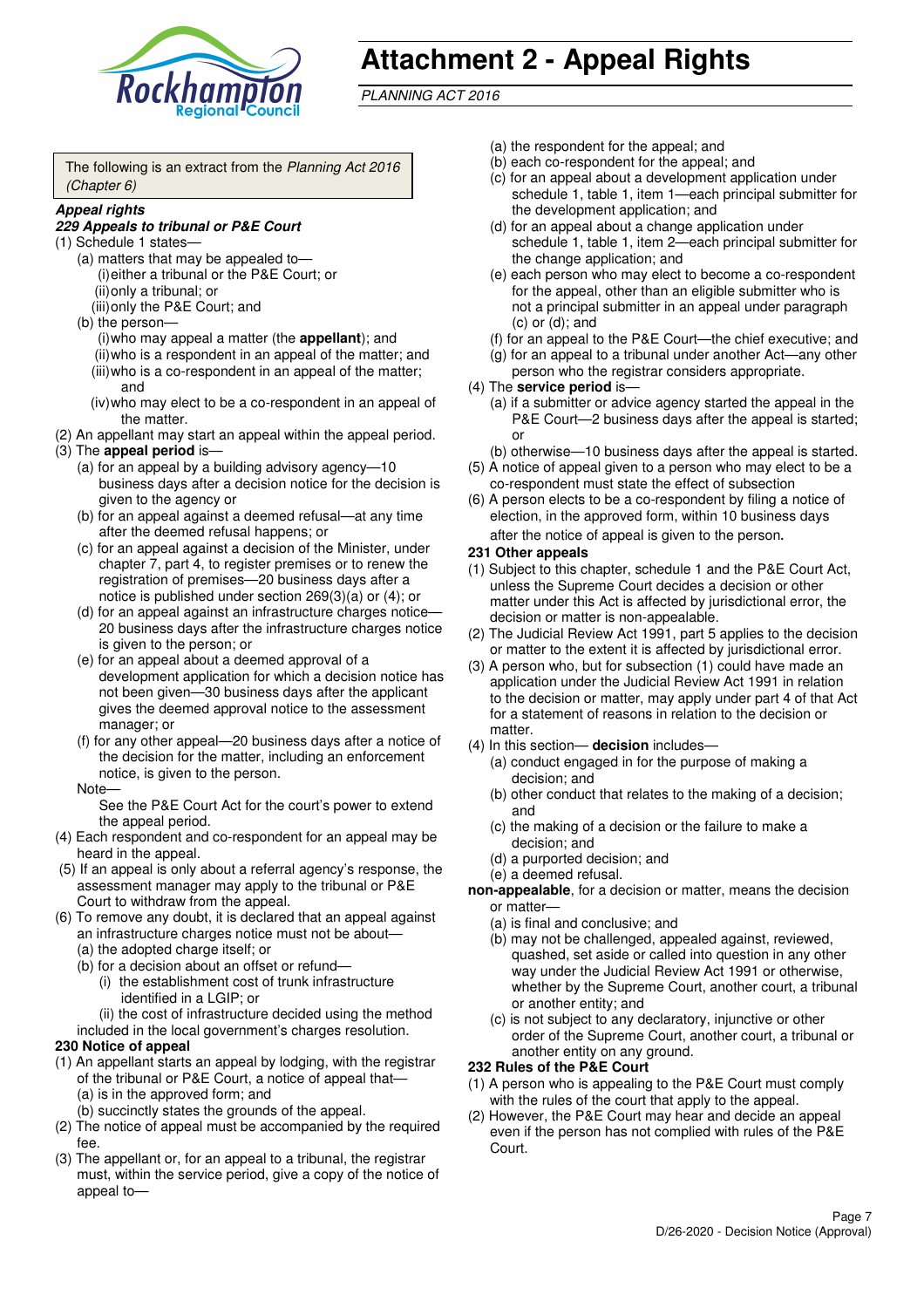

## **Appeal Rights**

PLANNING ACT 2016

## **Schedule 1**

#### **Appeals section 229 1 Appeal rights and parties to appeals**

- (1) Table 1 states the matters that may be appealed to—(a) the P&E court; or (b) a tribunal.
- (2) However, table 1 applies to a tribunal only if the matter involves—
	- (a) the refusal, or deemed refusal of a development application, for—
	- (i) a material change of use for a classified building; or
	- (ii) operational work associated with building work, a retaining wall, or a tennis court; or
	- (b) a provision of a development approval for—
	- (i) a material change of use for a classified building; or
- (ii) operational work associated with building work, a retaining wall, or a tennis court; or
	- (c) if a development permit was applied for—the decision to give a preliminary approval for—
		- (i) a material change of use for a classified building; or
	- (ii) operational work associated with building work, a retaining wall, or a tennis court; or
	- (d) a development condition if—
		- (i) the development approval is only for a material change of use that involves the use of a building classified under the Building Code as a class 2 building; and
		- (ii) the building is, or is proposed to be, not more than 3 storeys; and
		- (iii) the proposed development is for not more than 60 sole-occupancy units; or
	- (e) a decision for, or a deemed refusal of, an extension application for a development approval that is only for a material change of use of a classified building; or
	- (f) a decision for, or a deemed refusal of, a change application for a development approval that is only for a material change of use of a classified building; or
	- (g) a matter under this Act, to the extent the matter relates to—
		- (i) the Building Act, other than a matter under that Act that may or must be decided by the Queensland Building and Construction Commission; or
		- (ii) the Plumbing and Drainage Act, part 4 or 5; or
	- (h) a decision to give an enforcement notice in relation to a matter under paragraphs (a) to (g); or
	- (i) a decision to give an infrastructure charges notice; or
	- (j) the refusal, or deemed refusal, of a conversion application; or
	- (k) a matter that, under another Act, may be appealed to the tribunal; or
	- (l) a matter prescribed by regulation.
- (3) Also, table 1 does not apply to a tribunal if the matter

involves—

- (a) for a matter in subsection  $(2)(a)$  to  $(d)$ 
	- (i) a development approval for which the development application required impact assessment; and
	- (ii) a development approval in relation to which the assessment manager received a properly made submission for the development application; or
- (b) a provision of a development approval about the identification or inclusion, under a variation approval, of a matter for the development.
- (4) Table 2 states the matters that may be appealed only to the P&E Court.
- (5) Table 3 states the matters that may be appealed only to the tribunal.
- (6) In each table—
	- (a) column 1 states the appellant in the appeal; and
	- (b) column 2 states the respondent in the appeal; and
	- (c) column 3 states the co-respondent (if any) in the appeal; and
	- (d) column 4 states the co-respondents by election (if any) in the appeal.
- (7) If the chief executive receives a notice of appeal under section 230(3)(f), the chief executive may elect to be a corespondent in the appeal.

| Table 1<br>Appeals to the P&E Court and, for certain matters, to a tribunal                                                                                                                                                                                                                                                                    |                           |                                                           |                                                                   |  |
|------------------------------------------------------------------------------------------------------------------------------------------------------------------------------------------------------------------------------------------------------------------------------------------------------------------------------------------------|---------------------------|-----------------------------------------------------------|-------------------------------------------------------------------|--|
| 1. Development applications<br>An appeal may be made against-<br>(a) the refusal of all or part of the development application; or<br>(b) the deemed refusal of the development application; or<br>(c) a provision of the development approval; or<br>(d) if a development permit was applied for-the decision to give a preliminary approval. |                           |                                                           |                                                                   |  |
| Column 1<br>Appellant                                                                                                                                                                                                                                                                                                                          | Column 2<br>Respondent    | Column 3<br>Co-respondent                                 | Column 4<br>Co-respondent by election                             |  |
| The applicant                                                                                                                                                                                                                                                                                                                                  | The assessment<br>manager | $($ if any $)$<br>If the appeal is about<br>a concurrence | (if any)<br>1 A concurrence agency that is<br>not a co-respondent |  |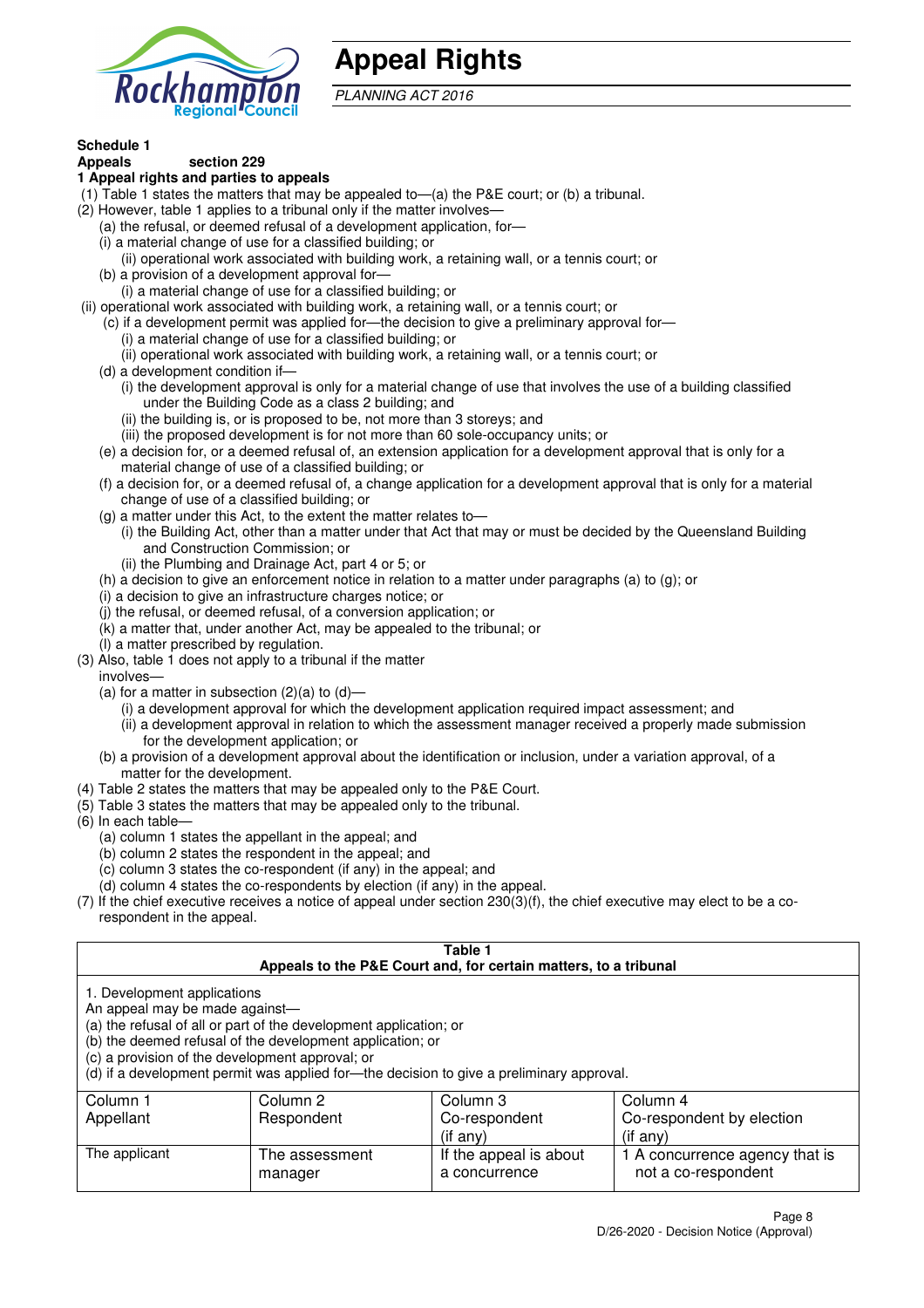| Table 1<br>Appeals to the P&E Court and, for certain matters, to a tribunal                                                                                                                                                 |                                                                                                                               |                                                                 |                                                                                                                                                                                                                                                                                                                                                 |  |
|-----------------------------------------------------------------------------------------------------------------------------------------------------------------------------------------------------------------------------|-------------------------------------------------------------------------------------------------------------------------------|-----------------------------------------------------------------|-------------------------------------------------------------------------------------------------------------------------------------------------------------------------------------------------------------------------------------------------------------------------------------------------------------------------------------------------|--|
|                                                                                                                                                                                                                             |                                                                                                                               | agency's referral<br>response-the<br>concurrence agency         | 2 If a chosen Assessment<br>manager is the respondent-<br>the prescribed assessment<br>manager<br>3 Any eligible advice agency for<br>the application<br>4 Any eligible submitter for the<br>application                                                                                                                                        |  |
| 2. Change applications<br>An appeal may be made against-<br>(b) a deemed refusal of a change application.                                                                                                                   |                                                                                                                               |                                                                 | (a) a responsible entity's decision for a change application, other than a decision made by the P&E court; or                                                                                                                                                                                                                                   |  |
| Column 1<br>Appellant                                                                                                                                                                                                       | Column <sub>2</sub><br>Respondent                                                                                             | Column 3<br>Co-respondent<br>(if any)                           | Column 4<br>Co-respondent by election<br>(if any)                                                                                                                                                                                                                                                                                               |  |
| 1 The applicant<br>2 If the responsible<br>entity is the<br>assessment<br>manager-an<br>affected entity that<br>gave a pre-request<br>notice or response<br>notice                                                          | The responsible<br>entity                                                                                                     | If an affected entity<br>starts the appeal-the<br>applicant     | 1 A concurrence agency for the<br>development application<br>2 If a chosen assessment<br>manager is the respondent-<br>the prescribed assessment<br>manager<br>3 A private certifier for the<br>development application<br>4 Any eligible advice agency for<br>the change application<br>5 Any eligible submitter for the<br>change application |  |
| 3. Extension applications<br>An appeal may be made against-                                                                                                                                                                 | (a) the assessment manager's decision about an extension application; or<br>(b) a deemed refusal of an extension application. |                                                                 |                                                                                                                                                                                                                                                                                                                                                 |  |
| Column 1<br>Appellant                                                                                                                                                                                                       | Column <sub>2</sub><br>Respondent                                                                                             | Column 3<br>Co-respondent<br>(if any)                           | Column 4<br>Co-respondent by election<br>(if any)                                                                                                                                                                                                                                                                                               |  |
| 1 The applicant<br>1<br>$\mathbf{2}^{\prime}$<br>For a matter other<br>than a deemed<br>refusal of an<br>extension<br>application $-$ a<br>concurrence<br>agency, other than<br>the chief executive,<br>for the application | The assessment<br>manager                                                                                                     | If a concurrence<br>agency starts the<br>appeal – the applicant | If a chosen assessment<br>manager is the respondent $-$ the<br>prescribed assessment manager                                                                                                                                                                                                                                                    |  |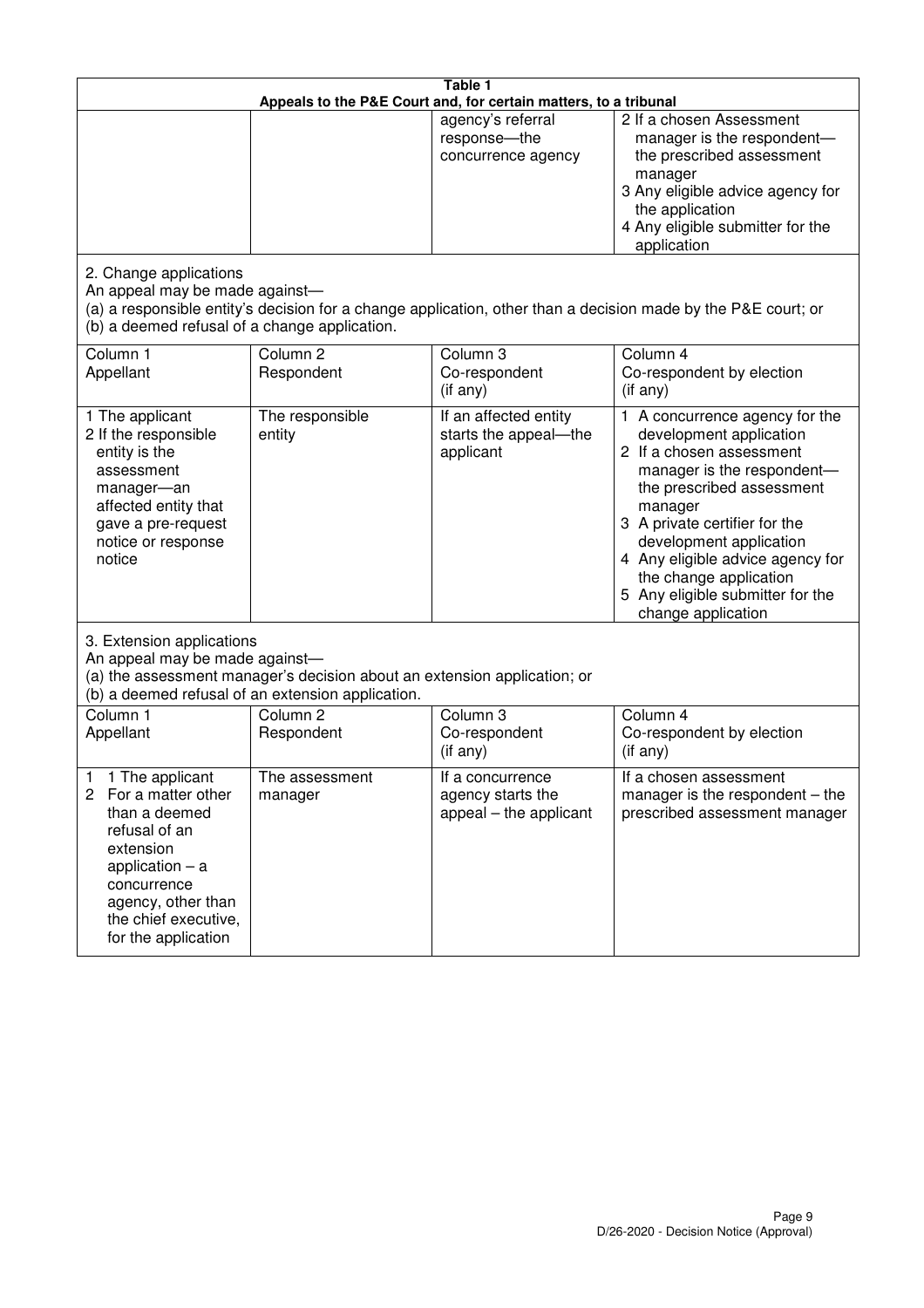#### **Table 1 Appeals to the P&E Court and, for certain matters, to a tribunal**

4. Infrastructure charges notices

- An appeal may be made against an infrastructure charges notice on 1 or more of the following grounds
- a) The notice involved an error relating to
	- (i) The application of the relevant adopted charge; or
- Examples of errors in applying an adopted charge
	- The incorrect application of gross floor area for a non-residential development
	- Applying an incorrect 'use category', under a regulation, to the development
	- (i) The working out of extra demands, for section 120; or
	- (ii) An offset or refund; or
- b) The was no decision about an offset or refund; or
- c) If the infrastructure charges notice states a refund will be given the timing for giving the refund; or
- d) The amount of the charge is so unreasonable that no reasonable relevant local government could have

### imposed the amount.

| Column 1<br>Appellant                                    | Column 2<br>Respondent                                                    | Column 3<br>Co-respondent<br>$($ if any $)$ | Column 4<br>Co-respondent by election<br>$($ if any $)$ |
|----------------------------------------------------------|---------------------------------------------------------------------------|---------------------------------------------|---------------------------------------------------------|
| The person given the<br>Infrastructure charges<br>notice | The local government<br>that gave the<br>infrastructure charges<br>notice |                                             | $\overline{\phantom{0}}$                                |

5. Conversion applications

An appeal may be made against—

(a) the refusal of a conversion application; or

(b) a deemed refusal of a conversion application.

| Column 1<br>Appellant | Column 2<br>Respondent                                                  | Column 3<br>Co-respondent<br>$($ if any $)$ | Column 4<br>Co-respondent by election<br>$($ if any $)$ |
|-----------------------|-------------------------------------------------------------------------|---------------------------------------------|---------------------------------------------------------|
| The applicant         | The local government<br>to which the conversion<br>application was made |                                             |                                                         |

6. Enforcement notices

An appeal may be made against the decision to give an enforcement notice.

| Column 1                                   | Column 2                     | Column 3       | Column 4                                                                                                                                                                   |
|--------------------------------------------|------------------------------|----------------|----------------------------------------------------------------------------------------------------------------------------------------------------------------------------|
| Appellant                                  | Respondent                   | Co-respondent  | Co-respondent by election                                                                                                                                                  |
|                                            |                              | $($ if any $)$ | (if any)                                                                                                                                                                   |
| The person given the<br>enforcement notice | The enforcement<br>authority |                | If the enforcement authority is<br>not the local government for<br>the premises in relation to which<br>the offence is alleged to have<br>happened-the local<br>government |

#### **Table 2 Appeals to the P&E Court only**

1. Appeals from tribunal

An appeal may be made against a decision of a tribunal, other than a decision under

section 252, on the ground of-

(a) an error or mistake in law on the part of the tribunal; or

(b) jurisdictional error.

| Column 1<br>Appellant                             | Column 2<br>Respondent                                    | Column 3<br>Co-respondent<br>$($ if any $)$ | Column 4<br>Co-respondent by election<br>(i f any) |
|---------------------------------------------------|-----------------------------------------------------------|---------------------------------------------|----------------------------------------------------|
| A party to the<br>proceedings for the<br>decision | The other party to the<br>proceedings for the<br>decision | $\overline{\phantom{0}}$                    |                                                    |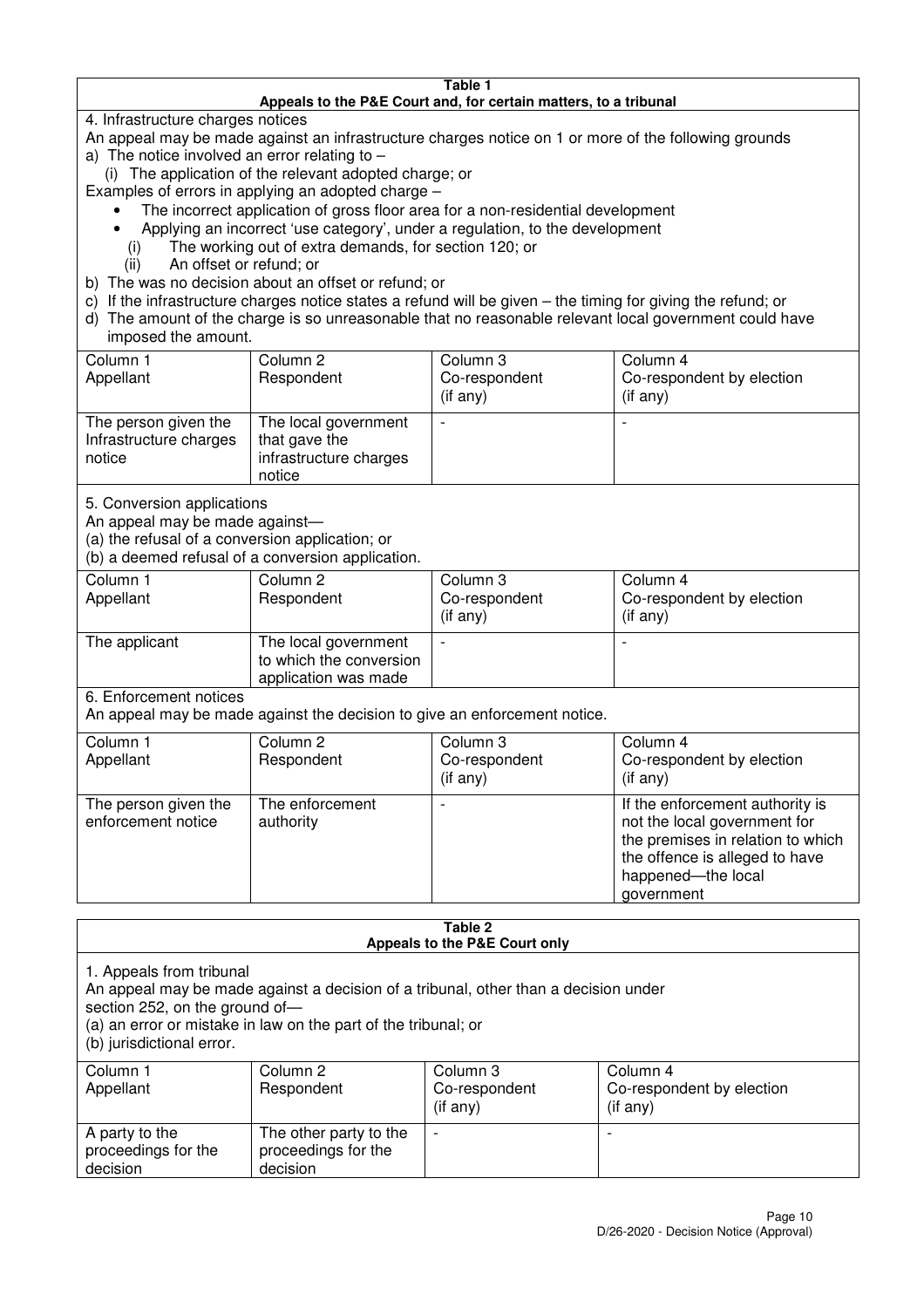#### **Table 2 Appeals to the P&E Court only**

2. Eligible submitter appeals

An appeal may be made against the decision to give a development approval, or an approval for a change application, to the extent that the decision relates to—

(a) any part of the development application for the development approval that required impact assessment; or (b) a variation request.

| Column 1<br>Appellant                                                                                                                                                                                                                                                                                                                                                                  | Column 2<br>Respondent                                                                                                     | Column 3<br>Co-respondent<br>$($ if any $)$                                                                             | Column 4<br>Co-respondent by election<br>(i f any)   |  |
|----------------------------------------------------------------------------------------------------------------------------------------------------------------------------------------------------------------------------------------------------------------------------------------------------------------------------------------------------------------------------------------|----------------------------------------------------------------------------------------------------------------------------|-------------------------------------------------------------------------------------------------------------------------|------------------------------------------------------|--|
| 1 For a development<br>application-an<br>eligible submitter for<br>the development<br>application<br>2 For a change<br>application-an<br>eligible submitter for<br>the change<br>application                                                                                                                                                                                           | 1 For a development<br>application-the<br>assessment<br>manager<br>2 For a change<br>application-the<br>responsible entity | 1 The applicant<br>2 If the appeal is<br>about a concurrence<br>agency's referral<br>response-the<br>concurrence agency | Another eligible<br>submitter for the<br>application |  |
| 3. Eligible submitter and eligible advice agency appeals<br>An appeal may be made against a provision of a development approval, or failure to<br>include a provision in the development approval, to the extent the matter relates to-<br>(a) any part of the development application or the change application, for the development approval, that<br>required impact assessment; or |                                                                                                                            |                                                                                                                         |                                                      |  |

(b) a variation request.

5. Registered premises

| Column 1<br>Appellant                                                                                                                                                                                                                                                                         | Column 2<br>Respondent                                                                                                     | Column 3<br>Co-respondent<br>$($ if any $)$                                                                             | Column 4<br>Co-respondent by election<br>(i f any) |  |  |
|-----------------------------------------------------------------------------------------------------------------------------------------------------------------------------------------------------------------------------------------------------------------------------------------------|----------------------------------------------------------------------------------------------------------------------------|-------------------------------------------------------------------------------------------------------------------------|----------------------------------------------------|--|--|
| 1 For a development<br>application-an<br>eligible submitter for<br>the development<br>application<br>2 For a change<br>application-an<br>eligible submitter for<br>the change<br>application<br>3 An eligible advice<br>agency for the<br>development<br>application or<br>change application | 1 For a development<br>application-the<br>assessment<br>manager<br>2 For a change<br>application-the<br>responsible entity | 1 The applicant<br>2 If the appeal is<br>about a concurrence<br>agency's referral<br>response-the<br>concurrence agency | Another eligible submitter for the<br>application  |  |  |
| 4. Compensation claims<br>An appeal may be made against-<br>(a) a decision under section 32 about a compensation claim; or<br>(b) a decision under section 265 about a claim for compensation; or<br>(c) a deemed refusal of a claim under paragraph (a) or (b).                              |                                                                                                                            |                                                                                                                         |                                                    |  |  |
| Column 1<br>Appellant                                                                                                                                                                                                                                                                         | Column 2<br>Respondent                                                                                                     | Column 3<br>Co-respondent<br>(if any)                                                                                   | Column 4<br>Co-respondent by election<br>(if any)  |  |  |
| A person dissatisfied<br>with the decision                                                                                                                                                                                                                                                    | The local<br>government to which                                                                                           |                                                                                                                         |                                                    |  |  |

the claim was made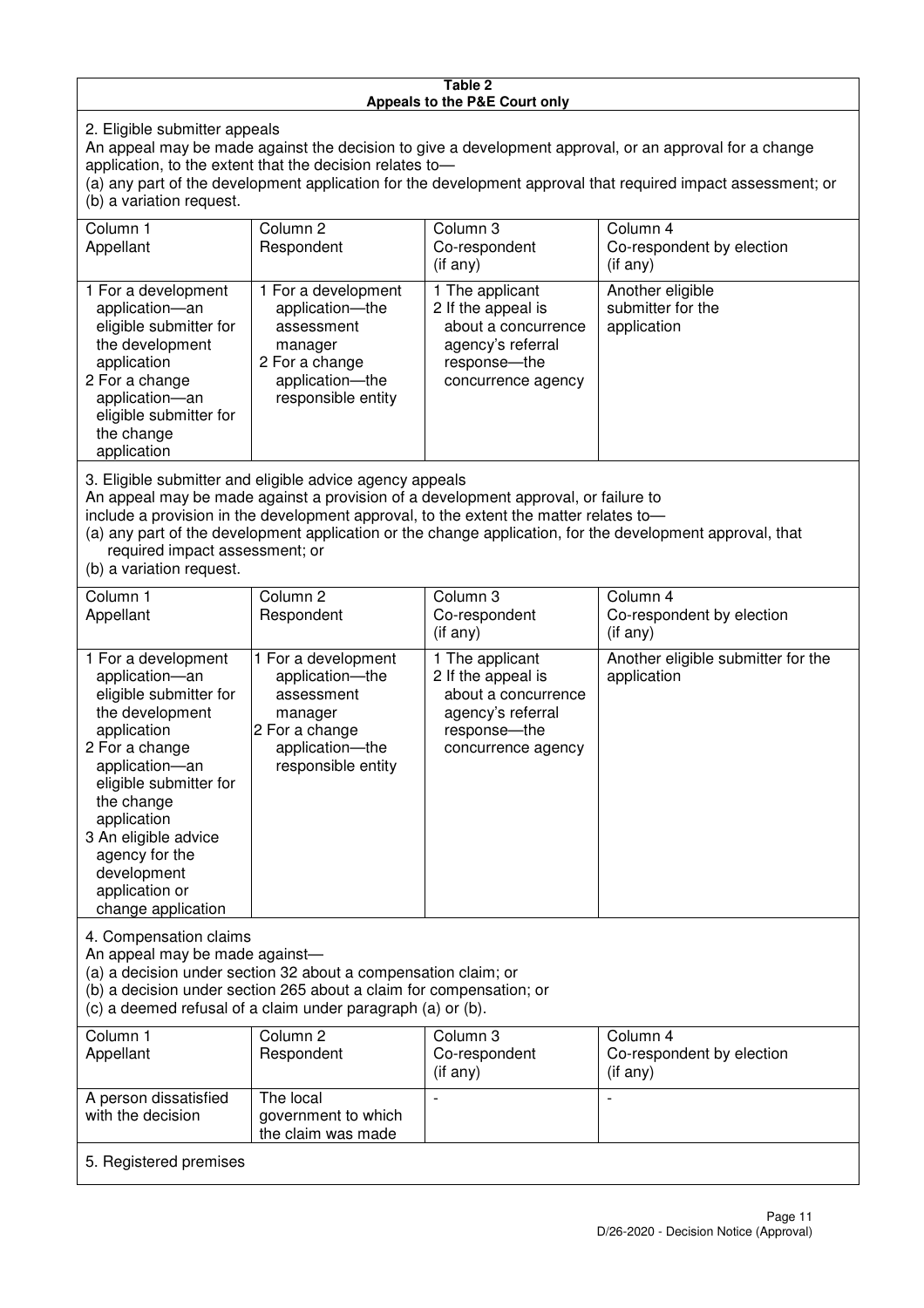| Table 2<br>Appeals to the P&E Court only                                                                                                                                                                                                                                                                             |                                   |                                       |                                                                                                                                                                             |  |
|----------------------------------------------------------------------------------------------------------------------------------------------------------------------------------------------------------------------------------------------------------------------------------------------------------------------|-----------------------------------|---------------------------------------|-----------------------------------------------------------------------------------------------------------------------------------------------------------------------------|--|
| An appeal may be made against a decision of the Minister under chapter 7, part 4.                                                                                                                                                                                                                                    |                                   |                                       |                                                                                                                                                                             |  |
| Column 1<br>Appellant                                                                                                                                                                                                                                                                                                | Column <sub>2</sub><br>Respondent | Column 3<br>Co-respondent<br>(if any) | Column 4<br>Co-respondent by election<br>$($ if any $)$                                                                                                                     |  |
| 1 A person given a<br>decision notice about<br>the decision<br>2 If the decision is to<br>register premises or<br>renew the<br>registration of<br>premises-an owner<br>or occupier of<br>premises in the<br>affected area for the<br>registered premises<br>who is dissatisfied<br>with the decision                 | The Minister                      |                                       | If an owner or occupier starts the<br>appeal – the owner of the<br>registered premises                                                                                      |  |
| 6. Local laws<br>An appeal may be made against a decision of a local government, or conditions applied,<br>under a local law about-<br>(a) the use of premises, other than a use that is the natural and ordinary consequence of prohibited<br>development; or<br>(b) the erection of a building or other structure. |                                   |                                       |                                                                                                                                                                             |  |
| Column 1<br>Appellant                                                                                                                                                                                                                                                                                                | Column <sub>2</sub><br>Respondent | Column 3<br>Co-respondent<br>(if any) | Column 4<br>Co-respondent by election<br>(if any)                                                                                                                           |  |
| A person who-<br>(a) applied for the<br>decision; and<br>(b) is dissatisfied with<br>the decision or<br>conditions.                                                                                                                                                                                                  | The local government              | $\overline{\phantom{a}}$              |                                                                                                                                                                             |  |
| Table 3<br>Appeals to the tribunal only                                                                                                                                                                                                                                                                              |                                   |                                       |                                                                                                                                                                             |  |
| 1. Building advisory agency appeals<br>An appeal may be made against giving a development approval for building work to the extent the building<br>work required code assessment against the building assessment provisions.                                                                                         |                                   |                                       |                                                                                                                                                                             |  |
| Column <sub>1</sub><br>Appellant                                                                                                                                                                                                                                                                                     | Column <sub>2</sub><br>Respondent | Column 3<br>Co-respondent<br>(if any) | Column 4<br>Co-respondent by election<br>(if any)                                                                                                                           |  |
| A building advisory<br>agency for the<br>development application<br>related to the approval                                                                                                                                                                                                                          | The assessment<br>manager         | The applicant                         | 1 A concurrence agency for the<br>development application<br>related to the approval<br>2 A private certifier for the<br>development application<br>related to the approval |  |
| 3. Certain decisions under the Building Act and the Plumbing and Drainage Act<br>An appeal may be made against a decision under-<br>(a) the Building Act, other than a decision made by the Queensland Building and Construction Commission; or<br>(b) the Plumbing and Drainage Act, part 4 or 5.                   |                                   |                                       |                                                                                                                                                                             |  |
| Column 1<br>Appellant                                                                                                                                                                                                                                                                                                | Column <sub>2</sub><br>Respondent | Column 3<br>Co-respondent<br>(if any) | Column 4<br>Co-respondent by election<br>(if any)                                                                                                                           |  |